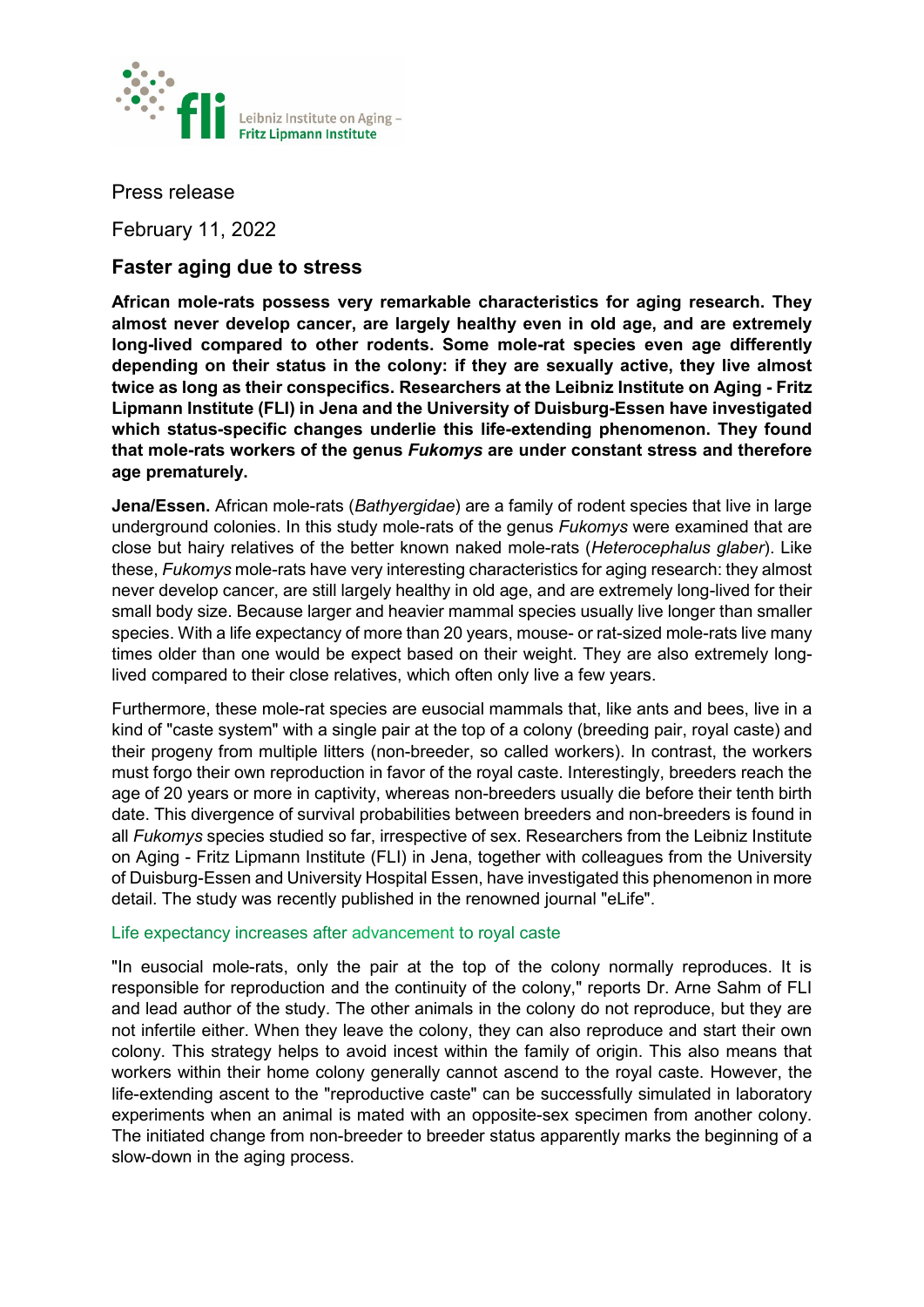

#### Status-specific changes in gene expression

Since they are the same species and caste ascension is possible in principle, a different genetic configuration can be excluded as an explanation for the divergent aging rates. "In previous work, we were also able to show that the workers hardly differ from the reproductively active animals in terms of their diet and activities, with the sole exception of sexual activity," adds Dr. Philip Dammann of the University of Duisburg-Essen.

"We therefore suspected that the same genome is apparently interpreted differently in the royal caste members. With the ascent of the caste, a switch is turned on, in a way, that regulates the genes differently," says Dr. Arne Sahm, explaining the hypothesis. To test this hypothesis, the research team from Jena and Duisburg-Essen examined more than 600 samples from different organs and tissues of two *Fukomys* species (*F. mechowii* and *F. micklemi*) of the royal caste and of age-matched workers for status-specific changes in gene expression. The aim was both to identify genes and signaling pathways associated with statusdependent longevity and to compare these findings with those already known from shorterlived species.

## Dilemma of different results for short- and long-lived model organisms

For most organs and tissues, the scientists found only minor differences in gene expression between the castes. They found stronger changes especially in tissues responsible for hormone production (e.g., thyroid and adrenal gland). One significant difference concerned anabolism, i.e. the build-up of endogenous substances such as proteins. This was significantly more pronounced in the royal caste. "This is an extremely interesting finding, because it is in direct contrast to many findings from research on short-lived model organisms," explains Steve Hoffmann, research group leader at FLI and professor of computational biology at Friedrich Schiller University in Jena. It is known from research on nematodes, fruit flies and mice that life expectancy increases when anabolic metabolism is inhibited.

"Until today, it is still largely unclear to what extent the findings obtained on short-lived organisms can also be applied to long-lived species, such as humans," Prof. Steve Hoffmann emphasizes. "On the contrary, our results show that they cannot always be transferred oneto-one to longer-lived species. Comparative approaches with short- and long-lived species could be one way to circumvent this dilemma. In the case of the mole-rats, for example, comparison within a species is possible."

# Permanent stress leads to premature aging

Another important change affected the synthesis of steroid hormones. While in the royal caste mainly those genes were upregulated that are responsible for the production of sex hormones (which was also to be expected, because the animals became sexually active), in the workers mainly genes responsible for the production of steroid hormones (glucocorticoids) were read out. These glucocorticoids, also called stress hormones, have an influence on metabolism, water and electrolyte balance, the cardiovascular system and the nervous system. They also have anti-inflammatory and immunosuppressive effects by weakening the body's immune responses.

"This is an indication that the workers are under constant stress and thus age earlier," emphasizes Dr. Sahm. A number of features that are triggered by chronic stress also occur in such mole-rats. In humans and many other mammals, a prolonged abundance of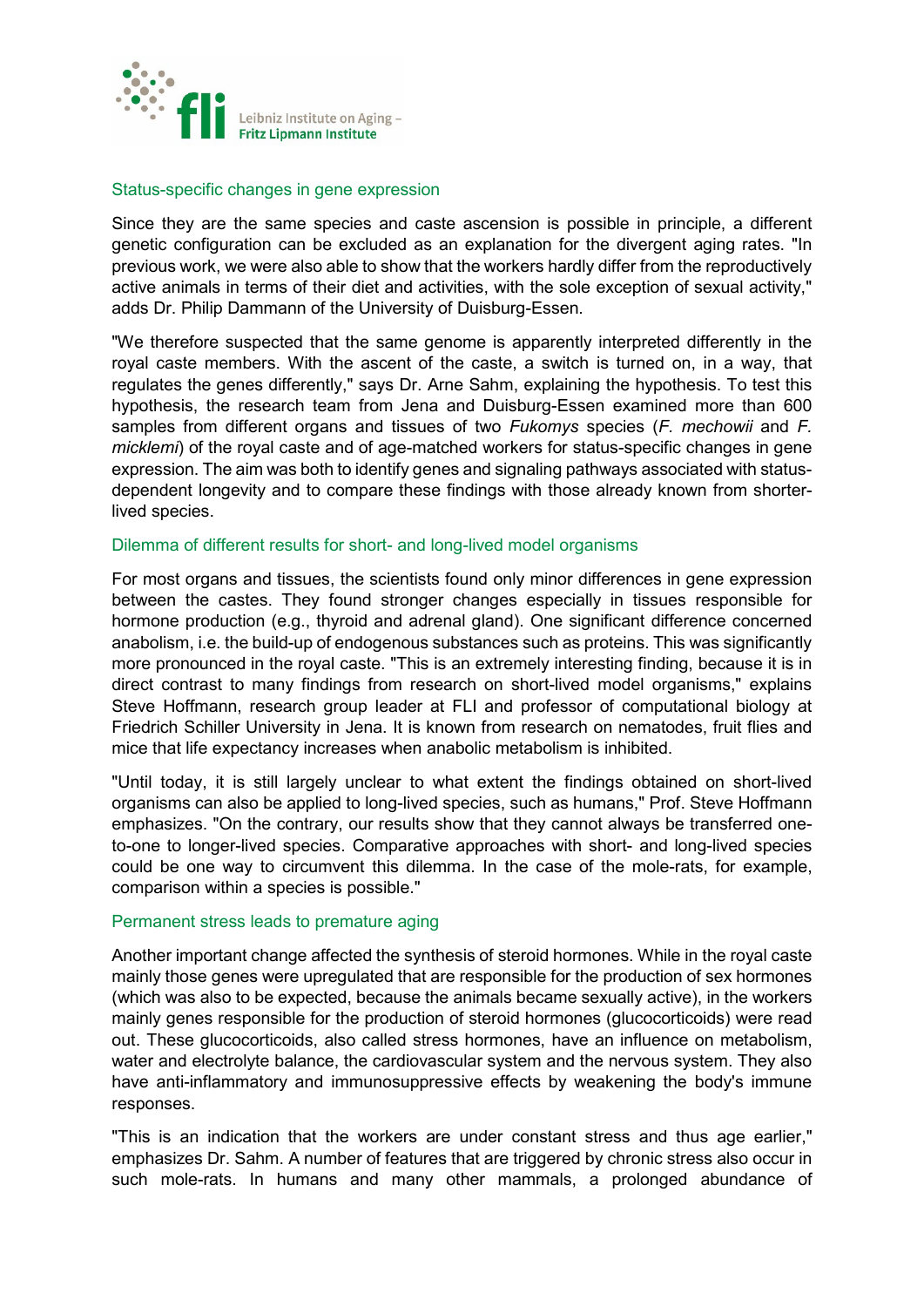

glucocorticoids leads to Cushing's syndrome, which increases susceptibility to disease and results in an increase in body fat and significant weight gain. This was also observed in the *Fukomys* species: In the experiment, workers gained on average twice as much weight as members of the royal caste.

#### New model for stress-induced aging?

The research team is now looking for possibilities to what extent the accelerated aging of *Fukomys* mole-rats induced by permanent stress is suitable as a model to study the effects of stress and stress-induced aging in humans. There is already evidence that people who suffer from traumatic stress, chronic stress or stress caused by low social status also age faster.

## Publication

Increased longevity due to sexual activity in mole-rats is associated with transcriptional changes in the HPA stress axis. Sahm A, Platzer M, Koch P, Henning Y, Bens M, Groth M, Burda H, Begall S, Ting S, Goetz M, Van Daele P, Staniszewska M, Klose JM, Costa PF, Hoffmann S, Szafranski K, Dammann P. Elife. 2021, 10, e57843. doi: 10.7554/eLife.57843, <https://elifesciences.org/articles/57843>

#### **Picture**



Breeding status determines the pace of aging in gray mole rats (*Fukomys mechowii*). A 9 year old female from the worker caste with clear signs of aging (left) next to her 6 year older mother from the royal caste (right), which looks much fitter. The photos were taken on the same day (M. Schmitt).

(Source: [https://www.researchgate.net/figure/Breeding-status-determines-the-pace-of-aging](https://www.researchgate.net/figure/Breeding-status-determines-the-pace-of-aging-in-Fukomys-mechowii-Left-An-unusually-old_fig6_51089448)[in-Fukomys-mechowii-Left-An-unusually-old\\_fig6\\_51089448;](https://www.researchgate.net/figure/Breeding-status-determines-the-pace-of-aging-in-Fukomys-mechowii-Left-An-unusually-old_fig6_51089448) doi:10.1371/journal.pone.0018757.g003)

# **Contact**

Dr. Kerstin Wagner Press and Public Relations Phone: 03641-656378, email: [presse@leibniz-fli.de](mailto:presse@leibniz-fli.de)